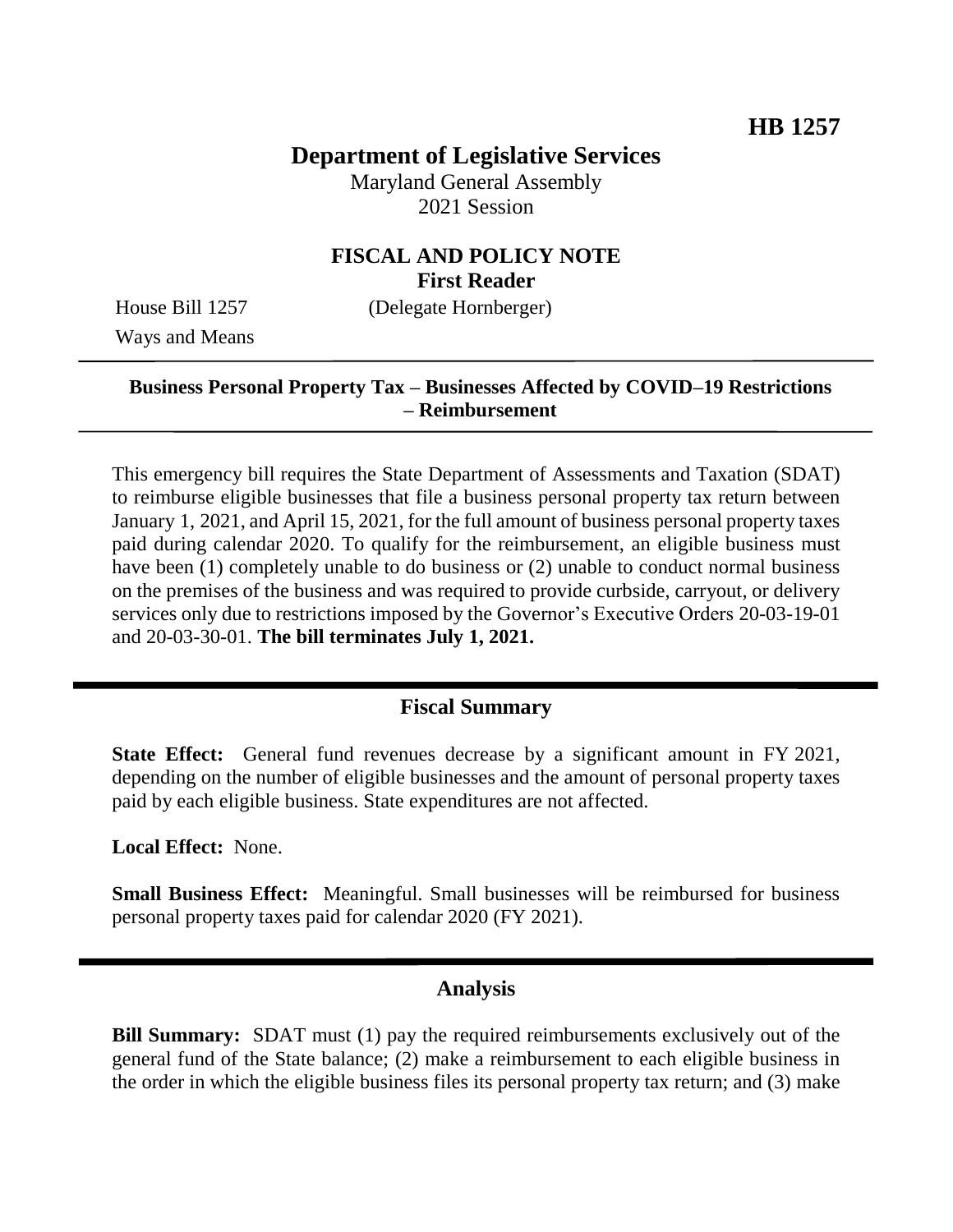no further reimbursements to eligible businesses after the general fund of the State balance is exhausted.

An eligible business must file a business personal property tax return between January 1, 2021, and April 15, 2021, in order to receive a reimbursement regardless of whether the eligible business is required by law to file a business property tax return during that period.

**Current Law:** In Maryland, there is a tax on business-owned personal property that is imposed and collected by local governments. Personal property generally includes business property including furniture, fixtures, office and industrial equipment, machinery, tools, supplies, inventory, and any other property not classified as real property. To provide for uniform assessments, SDAT is responsible for assessing all personal property. Each county or municipal government is responsible for issuing the tax bills and collecting the tax. The tax year begins on July 1 and ends on June 30. The personal property tax has been a local tax exclusively since 1984 when the State tax rate on personal property was set at zero.

At the beginning of each calendar year, SDAT notifies business entities on record that a personal property tax return must be filed by April 15. For reports filed in calendar 2020, the filing deadline was extended to July 15, 2020, due to the COVID-19 pandemic. This tax return must include personal property located in Maryland as of January 1, the date of finality. The "date of finality" is the date used to determine ownership, location, value, and liability for tax purposes. An annual report fee is required to be paid to SDAT with the personal property tax return. The annual report fee is for the privilege of maintaining the legal entity's existence in the State.

## *COVID-19 Public Health Emergency*

The Governor declared a public health emergency on March 5, 2020, with the declaration being extended several times since. The public health emergency is still in effect, and the most recent renewal occurred on February 19, 2021.

The Maryland Department of Commerce administered a total of \$380 million in COVID-19 relief funding in fiscal 2020 and 2021. Funding was provided by the Governor both from the coronavirus relief funds from the Coronavirus Aid, Relief, and Economic Security Act (\$189 million) as well as the Rainy Day Fund (\$190 million). The remaining \$1 million was provided with general and federal funds from the Maryland State Arts Council. As of January 2021, \$366.6 million has been disbursed to businesses, nonprofits, and other recipients of relief, or awarded to local jurisdictions to disburse to businesses. Of the remaining \$13.3 million, \$1.7 million is still in the process of being awarded and disbursed to businesses through the Maryland Small Business Financing Authority program, \$1.2 million has been awarded to businesses under the manufacturing program

HB 1257/ Page 2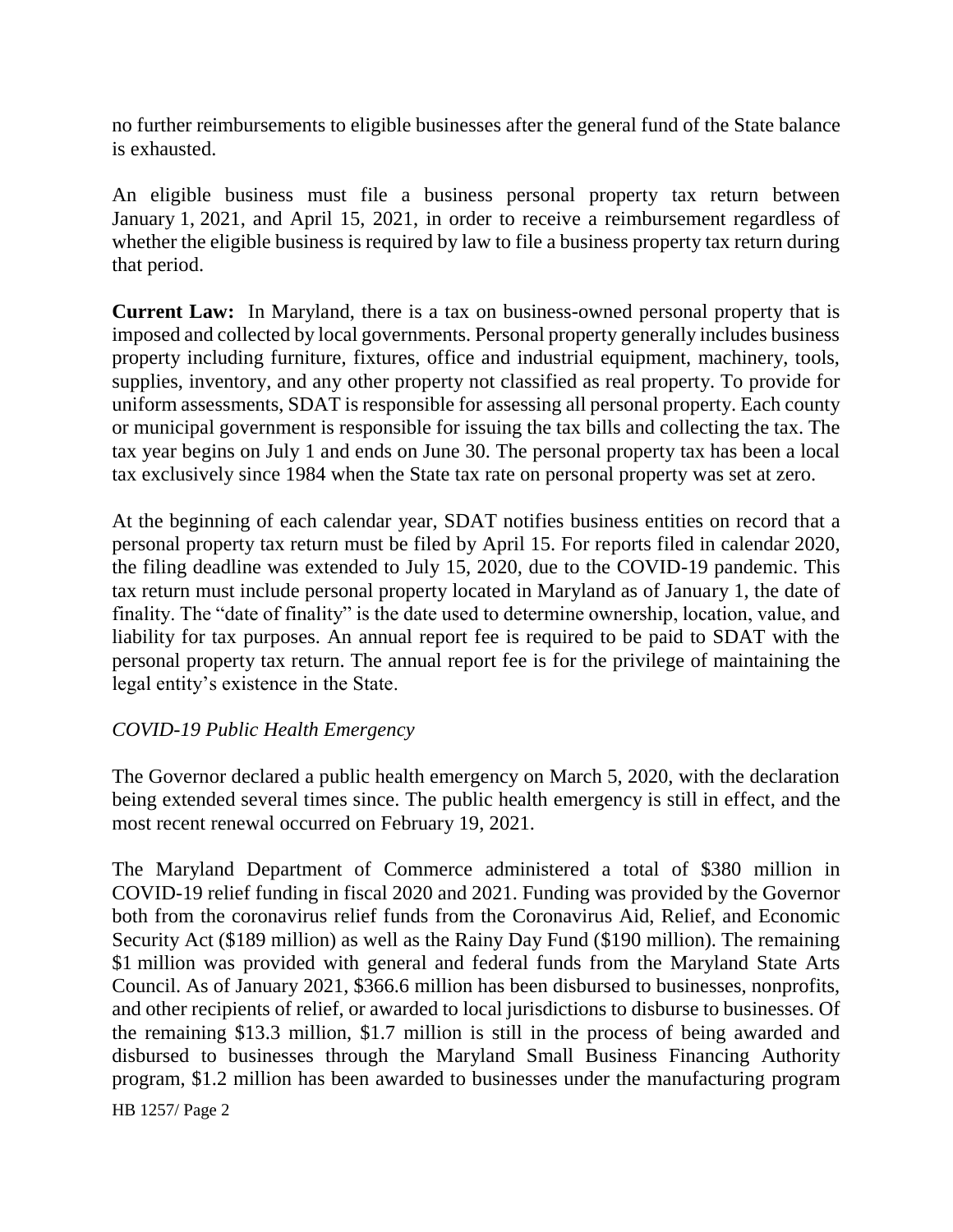but will not be disbursed until the recipients complete documentation of expenses, and \$10.5 million represents unused Rainy Day funds that were in excess of applications received for the Emergency Grant and Emergency Manufacturing programs.

**State Fiscal Effect:** General fund revenues decrease by a significant amount in fiscal 2021 due to refunds being issued for business personal property taxes paid by eligible businesses. The amount of the revenue decrease depends on the number of eligible businesses and the amount of personal property taxes paid by each eligible business. Approximately 126,500 businesses in Maryland filed a personal property tax return with SDAT in fiscal 2020, with the average assessment totaling \$103,520. Using an average personal property tax rate of \$2.765 per \$100 of assessment, the average personal property tax paid by these businesses totaled \$2,860. As shown in **Exhibit 1**, local personal property tax revenue from business personal property is projected to total approximately \$365.4 million in fiscal 2021.

Pursuant to the bill, the total State revenue decrease is limited to the amount of the State's general fund balance. As of March 2, 2021, the projected State general fund balance for the end of fiscal 2021 will total approximately \$391.0 million. This estimate is based on current legislative actions, including the Recovery for the Economy, Livelihoods, Industries, Entrepreneurs, and Families Act, veto overrides, as well as Supplemental Budgets No.1 and 2.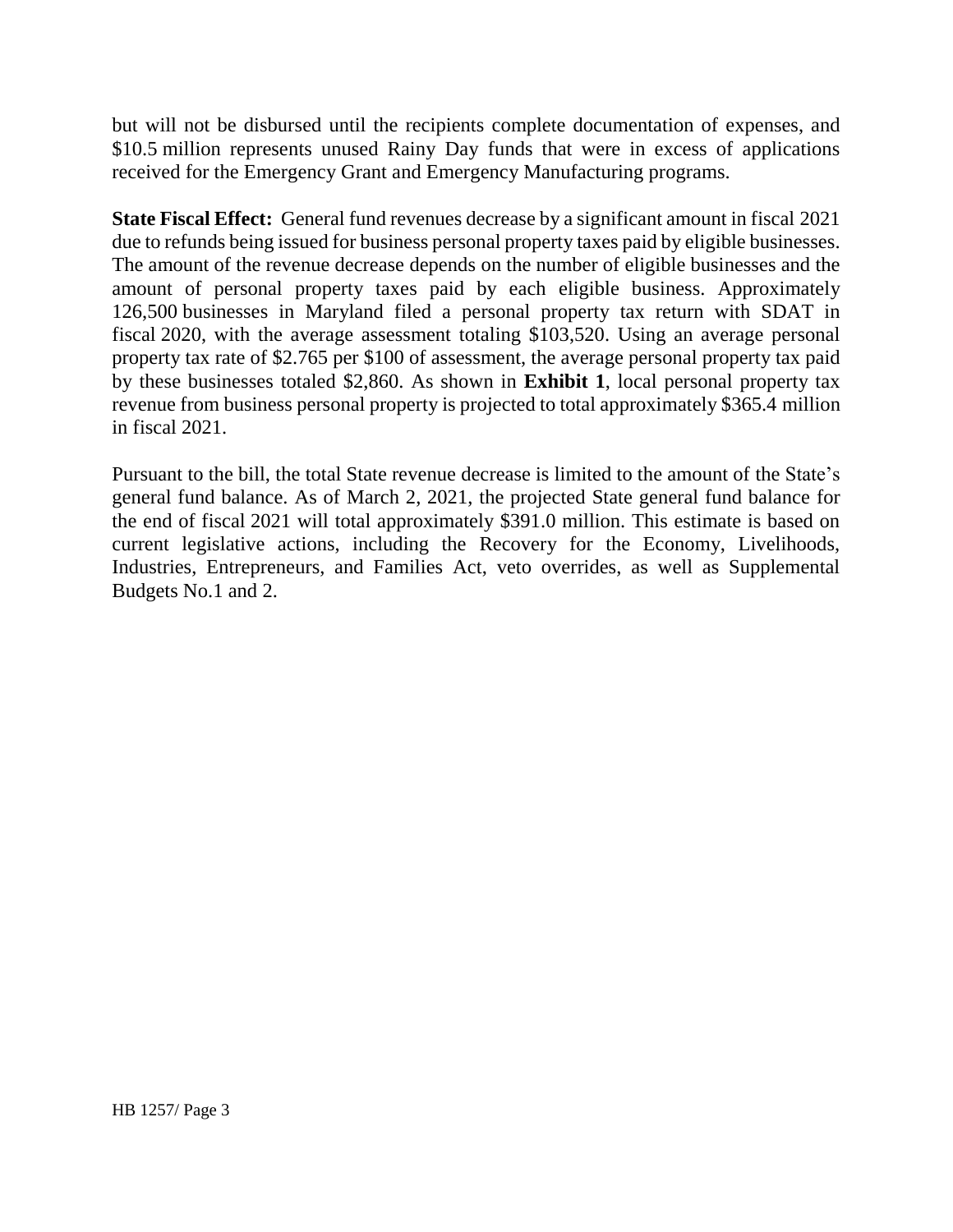## **Exhibit 1 Personal Property Tax Revenues Fiscal 2021**

|                       |                 | <b>Business</b>          | <b>Estimated</b>     |
|-----------------------|-----------------|--------------------------|----------------------|
| County                | <b>Tax Rate</b> | <b>Personal Property</b> | <b>Revenue Yield</b> |
| Allegany              | \$2.4375        | \$169,000,000            | \$4,119,000          |
| Anne Arundel          | 2.3350          | 1,550,000,000            | 36,193,000           |
| <b>Baltimore City</b> | 5.6200          | 1,090,000,000            | 61,258,000           |
| <b>Baltimore</b>      | 2.7500          | 1,800,000,000            | 49,500,000           |
| Calvert               | 2.2300          | 130,000,000              | 2,899,000            |
| Caroline              | 0.0000          |                          |                      |
| Carroll               | 2.5150          | 285,000,000              | 7,168,000            |
| Cecil                 | 2.6035          | 360,000,000              | 9,373,000            |
| Charles               | 3.0125          | 220,000,000              | 6,628,000            |
| Dorchester            | 0.0000          | 3,300,000                |                      |
| Frederick             | 0.0000          | 6,800,000                | $\theta$             |
| Garrett               | 0.0000          | 130,000,000              | $\overline{0}$       |
| Harford               | 2.6049          | 670,000,000              | 17,453,000           |
| Howard                | 3.1250          | 990,000,000              | 30,938,000           |
| Kent                  | 0.0000          |                          | 0                    |
| Montgomery            | 2.4780          | 2,250,000,000            | 55,755,000           |
| Prince George's       | 3.4350          | 1,700,000,000            | 58,395,000           |
| Queen Anne's          | 0.0000          | 20,100,000               | $\theta$             |
| St. Mary's            | 2.1195          | 185,000,000              | 3,921,000            |
| Somerset              | 2.5000          | 105,000,000              | 2,625,000            |
| Talbot                | 0.0000          | $\mathbf{\Omega}$        | $\theta$             |
| Washington            | 2.3700          | 410,000,000              | 9,717,000            |
| Wicomico              | 2.1715          | 200,000,000              | 4,343,000            |
| Worcester             | 2.1125          | 240,000,000              | 5,070,000            |
| <b>Total</b>          |                 | \$12,514,200,000         | \$365,355,000        |

Source: Department of Legislative Services

# **Additional Information**

**Prior Introductions:** None.